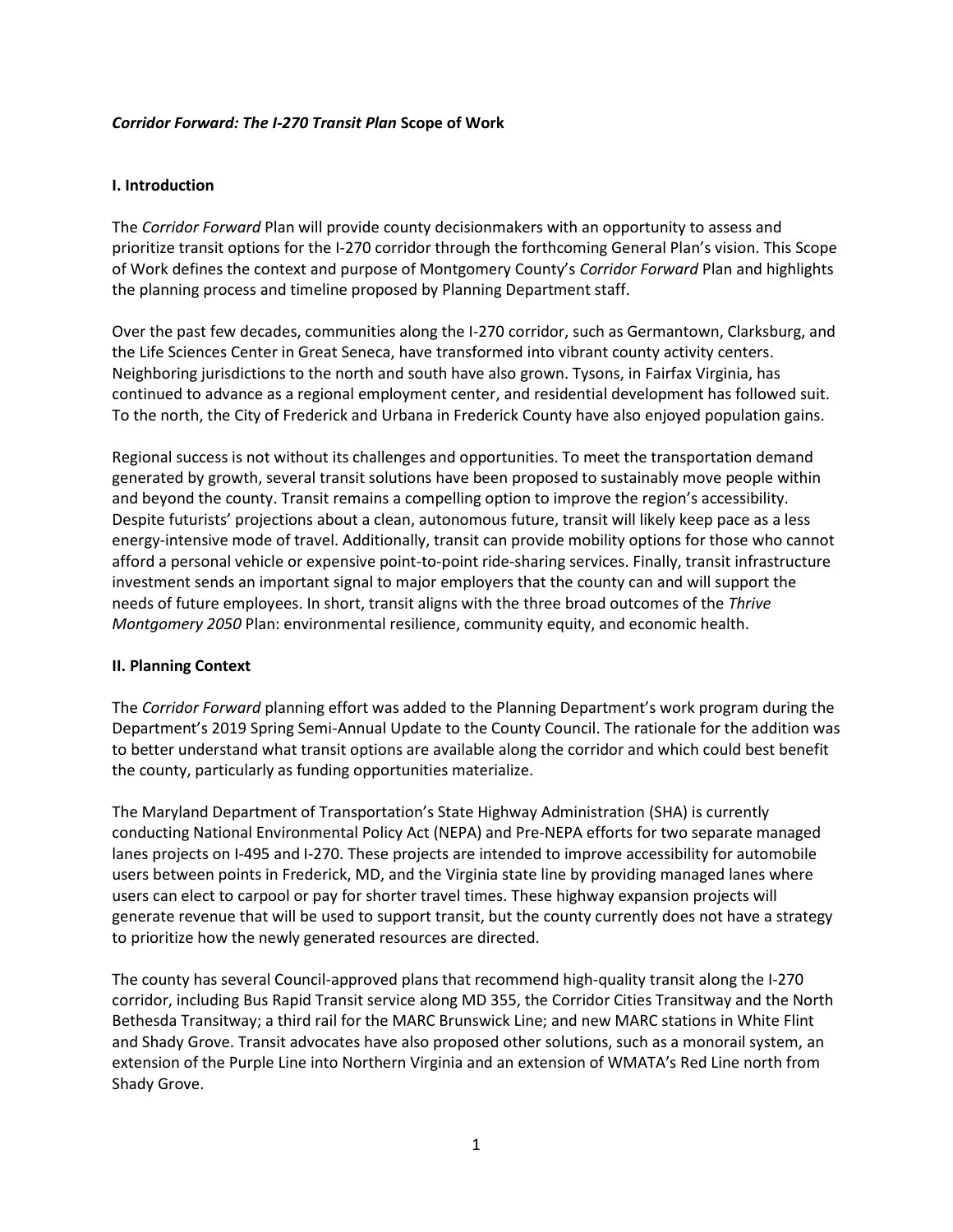The county cannot realistically fund and operate all of these transit opportunities, and no plan to date strategically prioritizes which options have the most merit. This plan will prioritize transit opportunities to ensure resources are directed to the projects that best satisfy the county's strategic environmental, equity, and economic goals.

The different transit opportunities to be studied by the effort include:

- Transit service along I-270, including express bus, bus rapid transit, rail, and monorail;
- Transit service from Bethesda to Tysons, including a potential extension of the Purple Line, the North Bethesda Transitway, and/or other BRT alignments;
- Transit service serving the Corridor Cities Transitway communities;
- Enhanced transit service along the existing MARC rail line; and
- Extension of WMATA's Red Line.

### **III. Geographic Scope**

This project defines the "I-270 Corridor" as the transportation network extending through Montgomery County between the City of Frederick in Frederick County, MD, and Tysons in Fairfax County, VA. It encompasses 40 major centers of activity including Clarksburg, Germantown, the Great Seneca Life Sciences Center, White Flint, and Bethesda. Because many of our region's residents and employees commute into and out of the county, the I-270 Corridor includes jurisdictions beyond Montgomery County's boundaries. The project's geographic scope includes the 40 activity centers and the existing and potential transportation links connecting them. While the study area extends beyond the county, the project will only make recommendations for Montgomery County. Figure 1 below depicts the proposed geographic focus area for the plan.

### **IV. Purpose**

Montgomery Planning's first transit-focused plan for the I-270 corridor (the county's main north-south corridor) will help the County understand the costs and benefits of potential transit investments between the City of Frederick in Frederick County, Maryland and Tysons in Northern Virginia. The plan will involve community engagement and a detailed evaluation of potential projects, resulting in a prioritized list of transit projects that could be funded by toll revenue from the state's I-495 & I-270 Managed Lanes project or other sources.

### **V. Task Schedule & Description**

The *Corridor Forward* Plan will include thirteen tasks:

Task 1. Outreach & Engagement

- Planning staff will meet with jurisdictional and agency partners to inform them about the scope and tasks to be performed and solicit feedback on the planning approach. Staff will work to build a rapport with these groups to ultimately gain their support for the project's final deliverables.
- Staff will host one kick-off meeting (format to be determined, based on needs related to the COVID-19 pandemic). Advertising for the meeting will be tailored to the meeting format and current affairs. Targeted advertising will occur in communities with limited or poor access to online platforms.
- Staff will update various representative citizen groups throughout the planning process, including the Upcounty Citizens Advisory Board, the Western Montgomery County Citizens Advisory Board,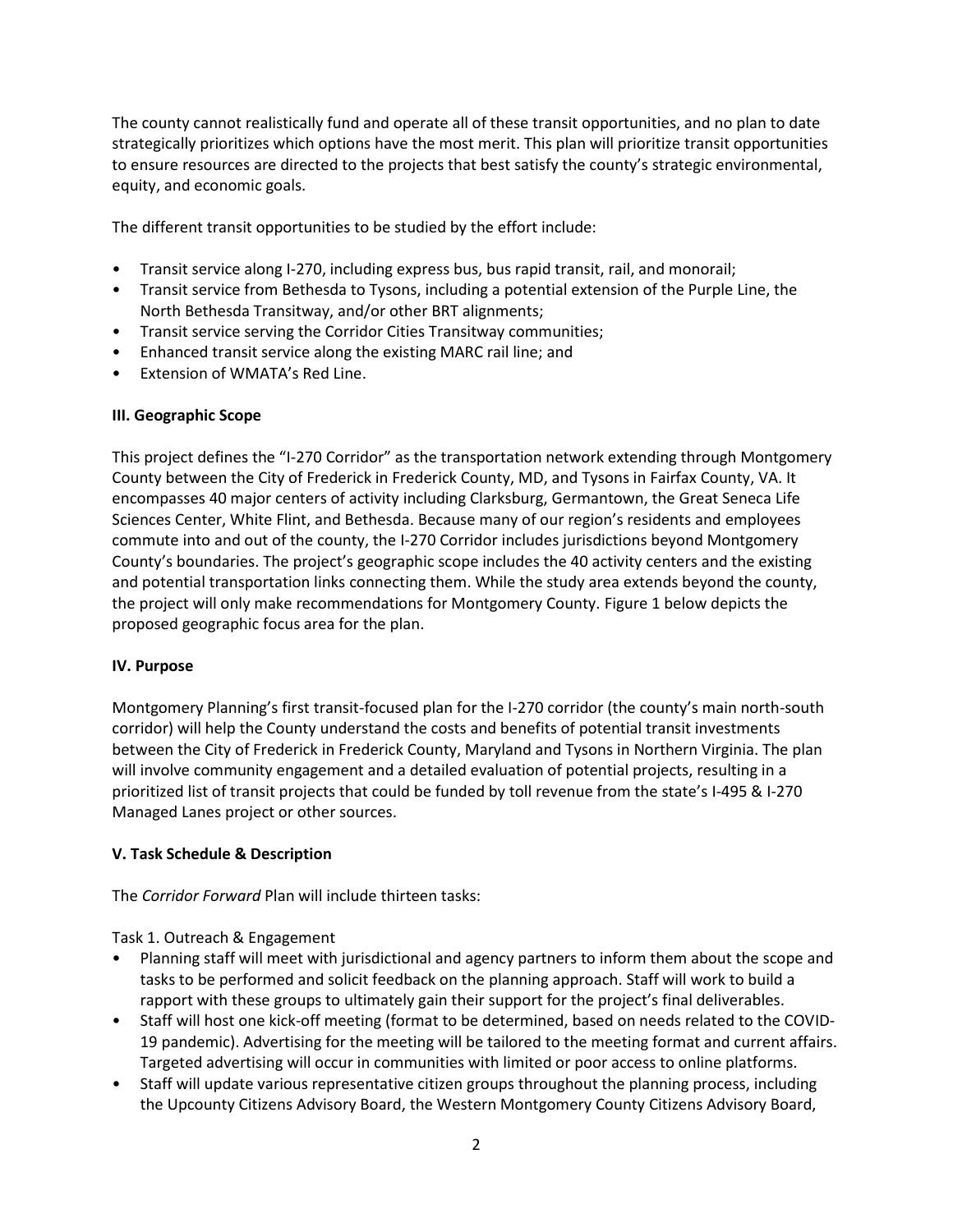the Mid-County Citizens Advisory Board, the Downtown Bethesda Transportation Management District, the North Bethesda Transportation Management District, and the Greater Shady Grove Transportation Management District. Staff will provide other citizen groups with meeting/virtual meeting updates at their request.

- Staff will update various advocacy groups throughout the planning process, including the Action Committee for Transit, the Sierra Club, the Coalition for Smarter Growth, and the Transit Alternatives to Mid-County Highway Extended Coalition.
- Staff will update various regional stakeholder groups in the business/economic sector throughout the planning process. These updates may be meetings, teleconferences, phone calls, etc. and will be tailored to the needs of the stakeholder group. These will include the Montgomery County Economic Development Corporation, the Montgomery County Chamber of Commerce, the Maryland Technology Council, and local university partners such as The Universities at Shady Grove and Johns Hopkins University, among other groups.
- Staff will develop an educational content series, including case studies and videos, which will be available online and advertised via social media, eLetters, meetings, and paid media. Advertisement methods will be considered to reach targeted communities with limited or poor access to online platforms, and additional educational material may be necessary to reach these communities.
- Staff will develop an online survey to solicit feedback on the trade-offs associated with different aspects of transit service. For example, the survey will consider the trade-off between increased access (more stops) and faster operations (fewer stops). The survey will both educate and inform the effort, particularly during the development of metrics and methodologies, to include—but may not necessarily be limited to—commuter rail, Diesel Multiple Unit (DMU), Electric Multiple Unit (EMU), Metrorail, light rail, bus rapid transit (BRT), mixed traffic express bus service, and monorail. Among many metrics, measures of comparison will include metrics related to speed, efficiency, sustainable operations, cost of implementation, passenger capacity, and economic development potential.

Task 2. Approve Scope of Work

• The Planning Board will review and approve a Scope of Work for the Plan.

Task 3. Compare Modes

• Planning staff will develop a briefing for the Board that compares the advantages and disadvantages of transit modes at a planning-level, to include—but may not necessarily be limited to—commuter rail, Diesel Multiple Unit (DMU), Electric Multiple Unit (EMU), Metrorail, light rail, bus rapid transit (BRT), mixed traffic express bus service, and monorail. Among many metrics, measures of comparison will include metrics related to speed, efficiency, sustainable operations, cost of implementation, passenger capacity, and economic development potential.

Task 4. Develop Transit Alternatives for Study

• Staff will develop up to fifteen transit alternatives for study. Study alignments will be based on factors such as existing and future origin and destination patterns, planning-level route feasibility, existing approved plans, the potential to serve underserved populations, avoidance of important historic and environmental features, and economic development potential, among other factors.

Task 5. Assess Potential Stops and Stop Typologies for Study Alternatives

• For the developed alternatives, staff will create a methodology to determine the potential locations of stops (at a planning level). The rationale for locating stops will factor in land use, operational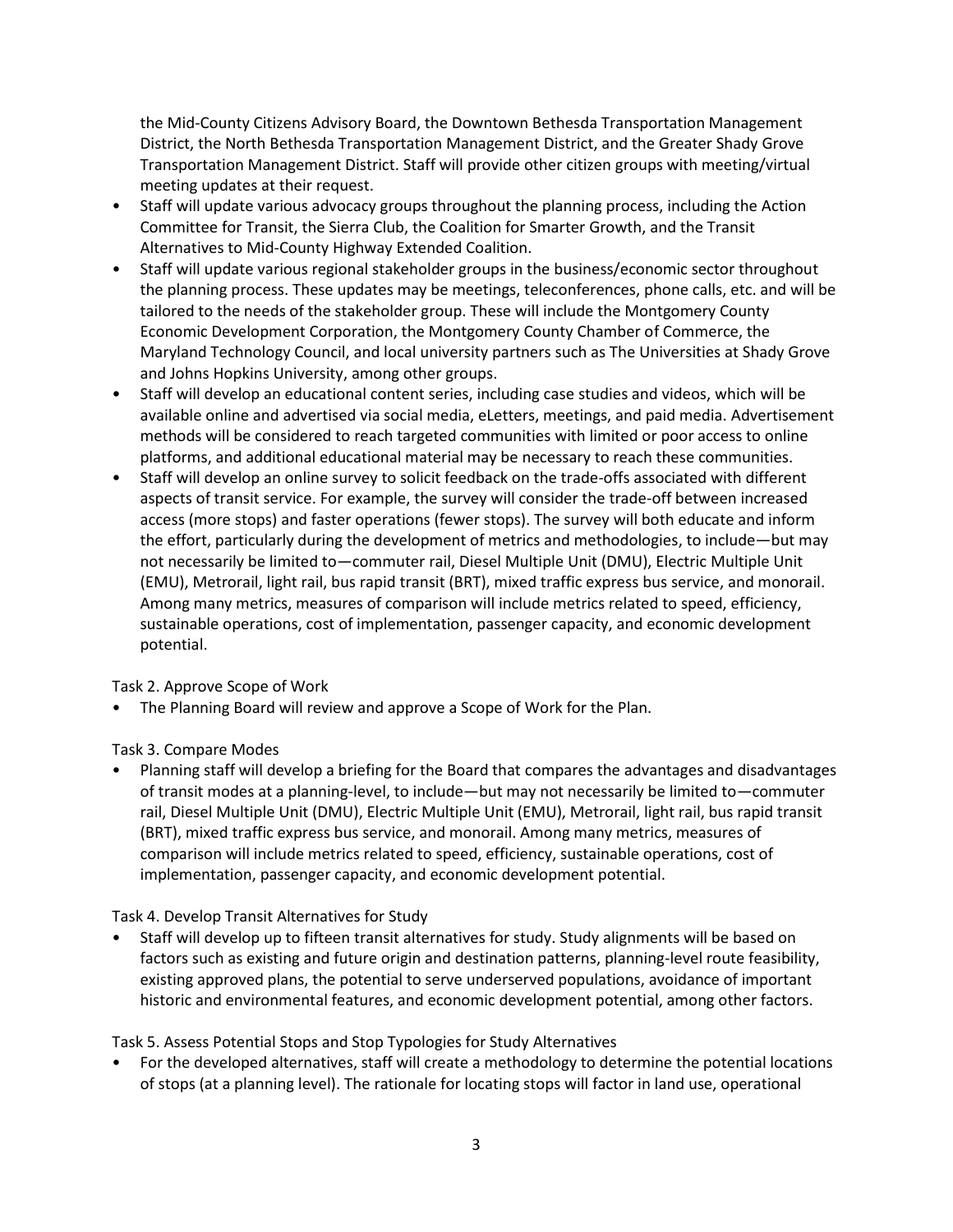efficiency, potential ridership, potential transfers, and station access. Stop typologies will also be developed (i.e. "park-and-ride" vs. "local stops" vs. "intermodal transfers" etc.).

Task 6. Develop Evaluation Metrics

• Staff will develop metrics to evaluate the Plan's goals for the purposes of comparing and prioritizing transit alternatives (see Task 9). Because the transit alternatives to be assessed differ in geography and magnitude, some metrics may need to be "normalized" for the purposes of comparison.

Task 7. Develop an Evaluation Methodology to Assess Metric Outputs

• Staff will develop an evaluation methodology to assess the outputs for each proposed metric. The methodological approach may include travel demand modeling, research, and scenario-planning. The approach may also include "pre-screening" to reduce the number of study alternatives and reduce project costs.

Task 8. Execute the Evaluation Methodology

• Staff will execute the methodology described in Task 6.

Task 9. Develop a Prioritization Methodology

• Staff will develop a method to prioritize the studied alternatives. Prioritization will be based on the metrics developed in Task 6, and will be informed by the project stakeholders, including the general public, advocacy groups, and partner agencies and jurisdictions. Potential approaches could weigh some outputs based on their level of importance or could seek to balance the Plan values captured by the Plan purpose.

Task 10. Execute the Prioritization Methodology & Draft Recommendations

• Staff will execute the strategy developed in Task 9 and will use it to inform recommendations to the Planning Board.

Task 11. Develop a General Implementation Plan for Priority Alternatives

• Following the Planning Board's concurrence with the preliminary recommendations, staff will develop a General Implementation Plan that will detail the major steps necessary to realize the highest-priority alternative(s). Ideally, the General Implementation Plan will provide high-level order of magnitude cost estimates and will discuss coordination and funding efforts necessary to advance the recommended project(s).

Task 12. Planning Board Review and Transmittal

• Staff will present the Working Draft *Corridor Forward* Plan to the Planning Board for its review and subsequent approval. The Public Hearing Draft will then be published for stakeholder review and a subsequent public hearing. Work sessions will follow, allowing the Board to make revisions based on stakeholder testimony. Following revision and approval, a Planning Board Draft will be transmitted to the County Council and the County Executive.

Task 13. Council Review and Approval

• After receiving the Planning Board Draft, the County Executive will have 60 days to review the draft and prepare a fiscal impact assessment report. This report will be transmitted to the County Council. In anticipation of receiving the fiscal impact assessment, the County Council will set a date to hold a public hearing after the 60-day comment period, and a public hearing will be held shortly after the comment period.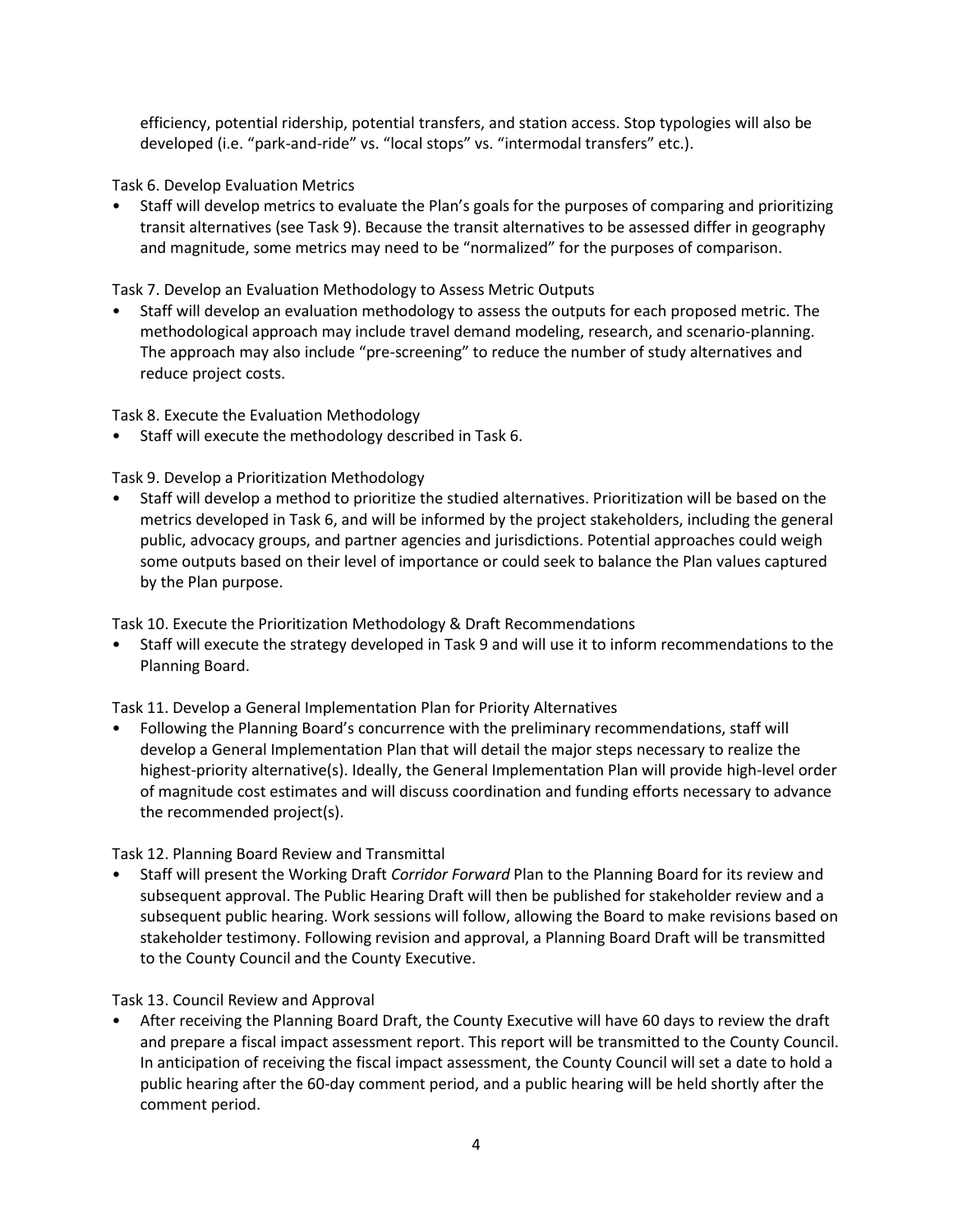• The Council's Transportation and Environment Committee (T&E) will hold subsequent work sessions and forward the draft, including recommended revisions, to the full Council. The full Council will then hold work sessions and approve the revised plan. Following Council approval, the Montgomery County Planning Board and full Maryland-National Capital Park and Planning Commission will then adopt the Council-approved plan.



### **Figure 1 – Geographic Focus Area**